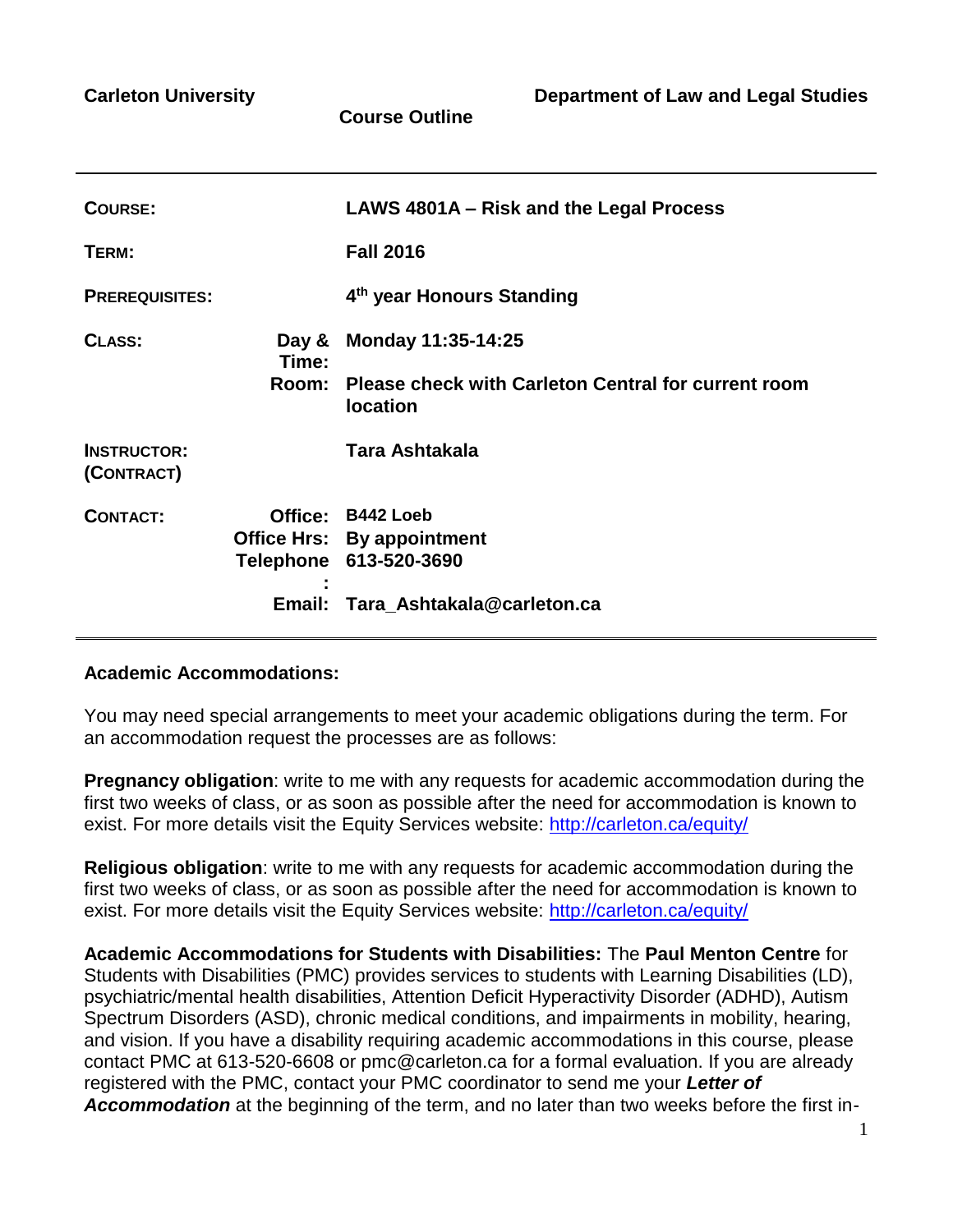class scheduled test or exam requiring accommodation (*if applicable*). After requesting accommodation from PMC, meet with me to ensure accommodation arrangements are made. Please consult the PMC website for the deadline to request accommodations for the formallyscheduled exam (*if applicable*) at<http://carleton.ca/pmc/students/dates-and-deadlines/>

You can visit the Equity Services website to view the policies and to obtain more detailed information on academic accommodation at<http://carleton.ca/equity/>

### **Plagiarism**

Plagiarism is presenting, whether intentional or not, the ideas, expression of ideas or work of others as one's own. Plagiarism includes reproducing or paraphrasing portions of someone else's published or unpublished material, regardless of the source, and presenting these as one's own without proper citation or reference to the original source. Examples of sources from which the ideas, expressions of ideas or works of others may be drawn from include but are not limited to: books, articles, papers, literary compositions and phrases, performance compositions, chemical compounds, art works, laboratory reports, research results, calculations and the results of calculations, diagrams, constructions, computer reports, computer code/software, and material on the Internet. Plagiarism is a serious offence.

More information on the University's **Academic Integrity Policy** can be found at: <http://carleton.ca/studentaffairs/academic-integrity/>

## **Department Policy**

The Department of Law and Legal Studies operates in association with certain policies and procedures.

Please review these documents to ensure that your practices meet our Department's expectations.

<http://carleton.ca/law/current-students/>

## **COURSE DESCRIPTION:**

Risk management is **not just for business majors** anymore; it is an increasingly important aspect of both public and private activities. Nowadays, the ability to anticipate the consequences in law of a proposed or uncontrollable event is essential for legal counsel, whether your client is an individual involved in an everyday consumer transaction or a construction company carrying out a megaproject or a government institution concerned with protecting the safety of the public. Policies, contracts and even lifestyles need the rigorous scrutiny of the legal professional in order to avoid lawsuits or other adverse legal consequences. This course is intended to introduce students of law and legal studies to the situations, actors, methodology and societal impact of risk management. You will be surprised and intrigued by the diversity of issues that you will be exposed to in this course and you will use the skills you learn herein in your future law-related career.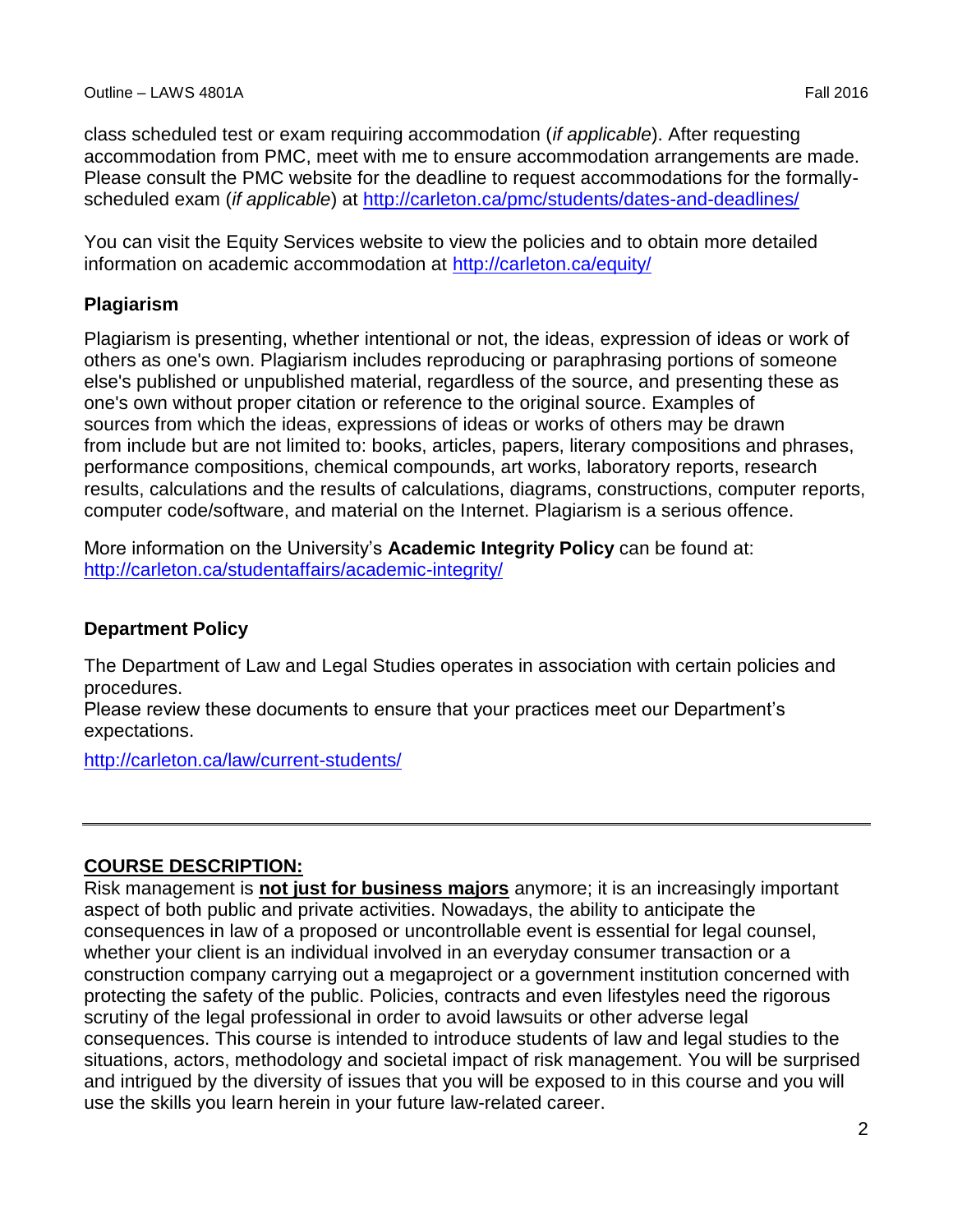## **COURSE OBJECTIVES**

- to identify situations of risk with legal implications
- to determine which actors (individuals, governments, courts) are affected by the risk issue
- to evaluate the strategies employed by those actors for preventing or mitigating (ie managing) risk
- $\blacksquare$  to explore the impact of the risk and its management on law and society as a whole

## **REQUIRED TEXTS**

Required readings will be posted on cuLearn; some will have online links. Some additional articles, as well as case study exercises, will be distributed in class.

## **EVALUATION**

Standing in a course is determined by the course instructor subject to the approval of the Department and of the Faculty Dean. This means that grades submitted by the instructor may be subject to revision. No grades are final until they have been approved by the Department and the Dean.

### **All three (3) components must be completed in order to get a passing grade**

### **(1) Term Essay- 40% of final grade**

- essay due in class on **5 Dec 2016**
- Length: 12-15 pages double-spaced, proper legal citation and bibliography required
- Format: the paper must embody the Course Objectives above
- The task for the Term Essay is to perform a risk analysis on a topic of interest to the student; the goal of the exercise is to demonstrate that the four point methodology above can be used to evaluate any situation.

### **(2) Open book final examination - 50% of final grade - final exam period: 10-22 Dec 2016**

the objective of the exam is to put you in the position of a decision-maker in a situation of imminent risk; you must use all the tools at your disposal (readings, lectures and case studies done in class) to assess the risks and to choose the most legally sound course of action in four different scenarios, in a formally scheduled 3 hour final exam.

### **(3) Presentation and class participation - 10% of final grade**

Each student will be required to give a 10-15 minute presentation on the subject of his/her Term Essay research paper, as well as participate in the discussions following each of the presentations of the other members of the class. The presentation will be in the form of a debate on the risks and counterarguments (pros and cons) of the issue. This will require the student to partner up with a colleague in the class. One student will prepare the risk analysis of his or her topic, while the partner will come up with the counter arguments and the first student will then have to reply to the counterarguments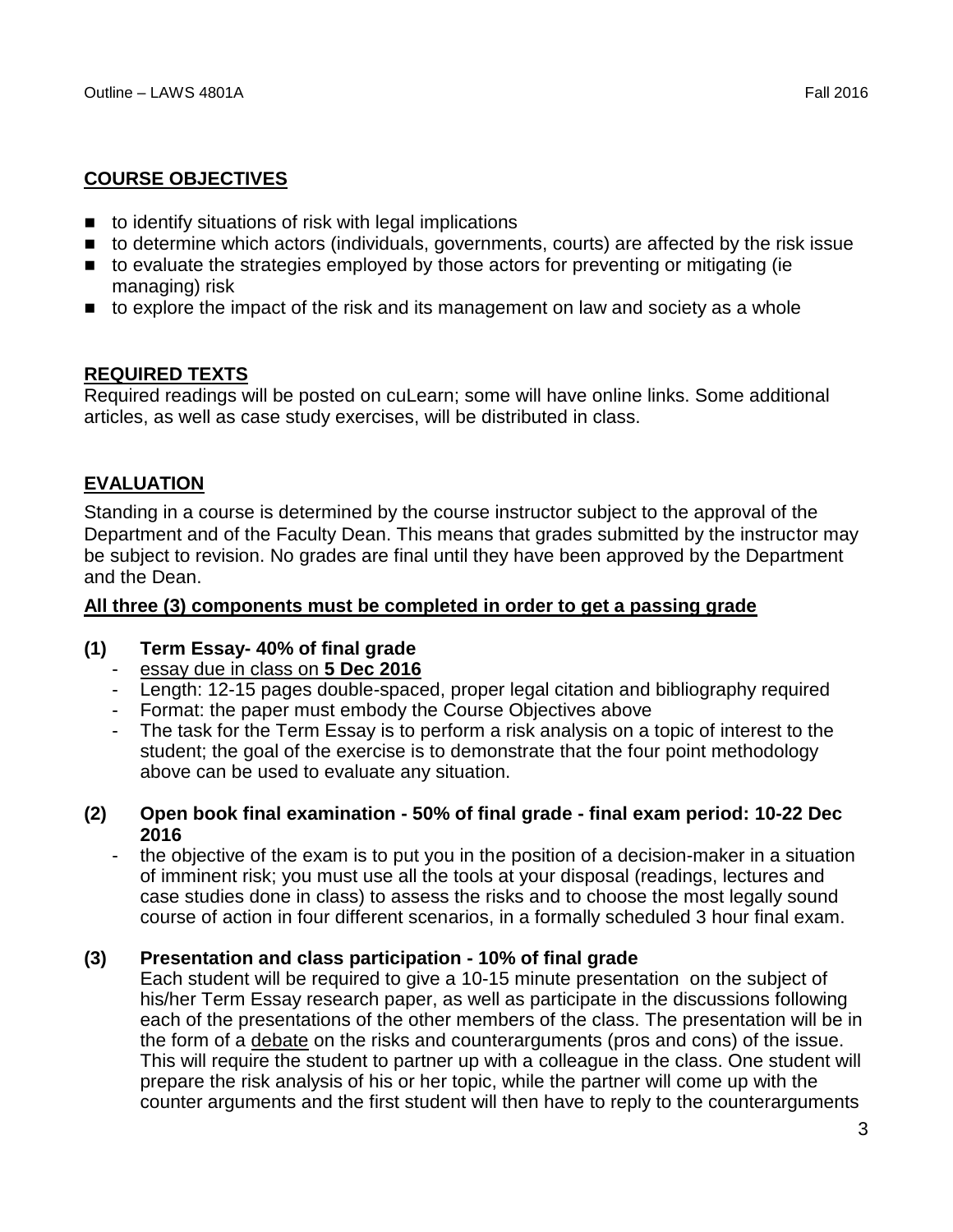for the remainder of the presentation. Each debate presented will constitute the mark for the one student whose chosen topic is being debated; in other words, every student in the class has to prepare and present a debate on their selected issue. A sign-up sheet for presentation dates will be circulated at the first class.

## - **You must sign up for a presentation date by 26 Sep 2016**

## **SCHEDULE**

## **12 Sep INTRODUCTION AND OVERVIEW**

## **19 Sep THE NATURE OF RISK AND UNCERTAINTY**

### A. Situations of Risk

- 1. Sharratt, "Risk Renewal" Canadian Insurance 10 (January 2002)
- 2. Baer, "Thinking Outside The Courtroom," 2 Just. Can. 1 (2003)
- 3. Sudell, "To Tell Or Not To Tell: The Scope Of Physician-Patient Confidentiality When Relatives Are At Risk Of Genetic Disease," 18 J.Cont.Health L And Policy 273 (2001)
- 4. Krishna, "Crime Pays More If You've Got Class," Globe & Mail, April 29, B9

## (2002)

- 5. "World's first humanitarian insurance policy issued", World Food Programme,06/3/6
- 6. 'Laser scam' gamblers to keep £1m , BBC News online, 5 December 2004
- B. Nature of Risk
	- 1. Short, "Essence of Risk"

### **26 Sep ONGOING DEBATES IN RISK MANAGEMENT**

- A. Risky behaviours: do we penalize risk-taking or absorb it collectively?
	- 1. "Fronting for Business", multinationalmonitor.org
	- 2. Wildavsky, "No Risk Is the Highest Risk of All" in Glickman & Gough eds., Readings In Risk (1990) at 120
	- 3,. No-Fault Automobile Insurance. Christopher J. Bruce & Angela Tu Weissenberger, ECONOMICA LTD. The Expert Witness Newsletter, Autumn 2001 Vol. 6, No. 3
	- 4,. Culpability and Compensation in Canadian Health Care: Much Ado About No-Fault? Chris Hubbard, CROSSROADS: WHERE MEDICINE AND THE HUMANITIES MEET, 1999.
- B. Regulation v Innovation: managing risk through regulation (or not)
	- 1. Van Waarden, "Institutions and Innovation the legal environment of innovating firms", accessed at [www.findarticles.com](http://www.findarticles.com/) , Organization Studies, Sept-Oct. 2001
	- 2. Macdonald, "Coerciveness and the selection of environmental Policy instruments," 44 Can. Pub. Admin., 161
	- 3. Macrory, "Regulating In a Risky Environment," 54 Current Legal Problems 619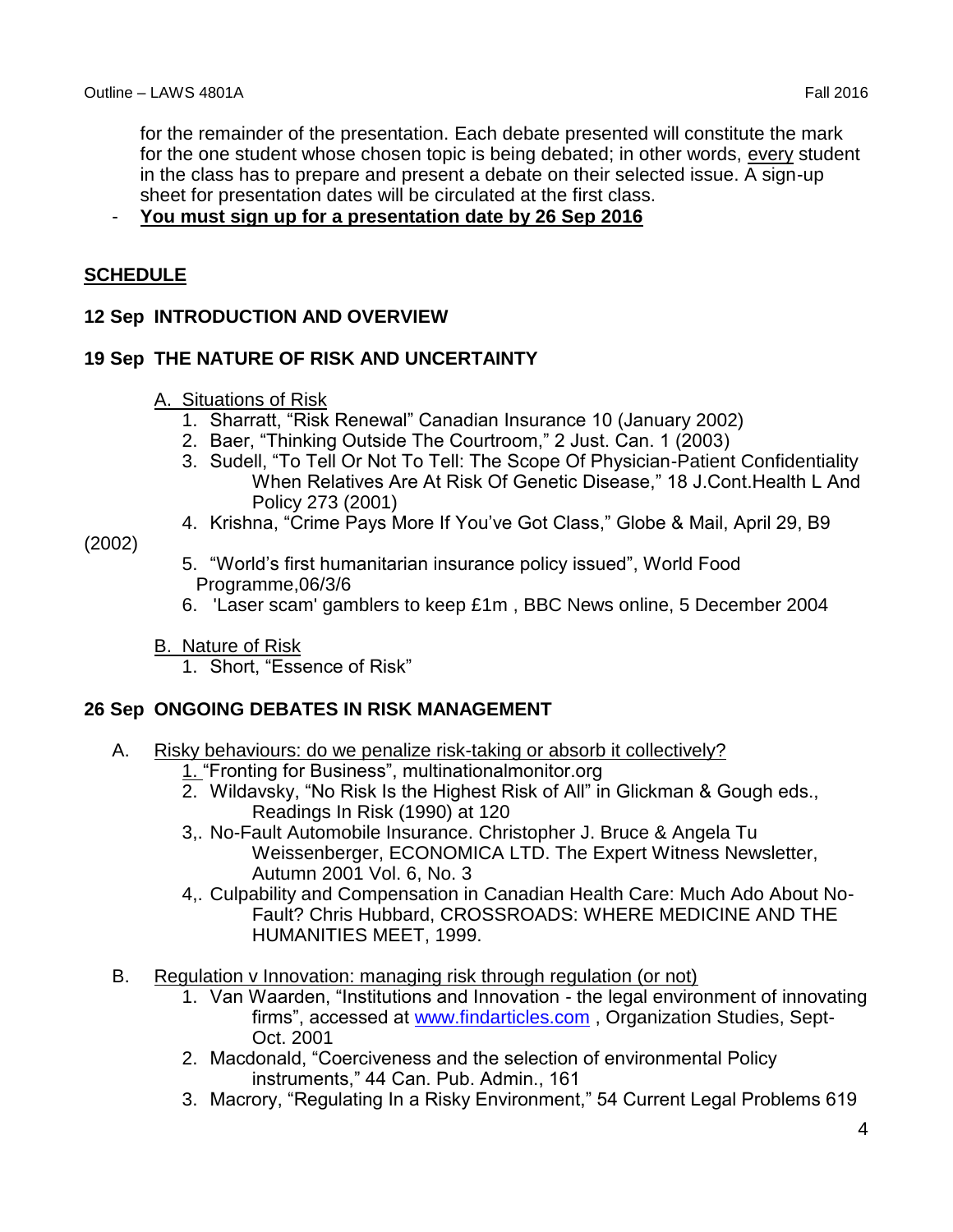(2001)

4. Hawkins, "FATCATS" And Prosecution in a Regulatory Agency,Ch.15 in Short

op cit. 5. McDonald, "Judicial Review Of NHTSA Ordered Recalls," 47 Wayne Law R.1301[2001]

 **6.** Ernst v Alberta (Energy Resources Conservation Board), 2014 ABCA 285

(CanLII)

, at http://www.canlii.org/en/ab/abca/doc/2014/2014abca285/2014abca285.html

# **3 Oct TOOLS FOR THE PREVENTION AND/OR MITIGATION OF RISK**

- A. Concept of Insurance
	- 1. Tanega, "Implications Of Environmental Liability On The Insurance Industry," 8 Jour. Environmental Law
	- 2. Flyvbjerb et al, "Megaprojects and Risk" Ch. 7 (2003)
- B. Tort Action

*Comite d'environnement de la Baie Inc.* v. *Societe d'electrolyse et de chimie Alcan*  [1990] RJQ 655, 6 CELR (NS) 150(Que. CA), leave to appeal refused [1990] 2 SCR xi.

- C. Precautionary Principle
	- 1. Morris, "Defining the Precautionary Principle", Ch. 1 (2000)
	- D. Planning for Risk in Contracts

1. Triantis, "Contractual Allocations of Unknown Risks: A Critique of the Doctrine of Commercial Impracticability" 42 Univ. Tor. L.J. 450 (1992)

## **10 Oct Thanksgiving holiday, no class**

# **17 Oct RISK IN THE LEGAL PROCESS**

- A. Practical risk issues encountered in the trial process
	- 1. Reddy, "Claims To Expert Knowledge And The Subversion Of Democracy: The Triumph Of Risk Over Uncertainty", 25 Economy And Society 222 (1996)
	- 2. Galligan, Report to the Attorney General of Ontario on Certain Matters Relating to Karla Homolka
	- 3. The risks of witness testimony: R. *v.* N.S., 2012 SCC 72, [2012] 3 S.C.R. 726
	- 4. Lederer, "The Road to the Virtual Courtroom?" read pp. 5-34 only
	- 5. 'Representing yourself in court is popular but costly and risky', CBC News, 31 December 2015 at http://www.cbc.ca/news/canada/representing-selfcourt-lawyers-1.3375609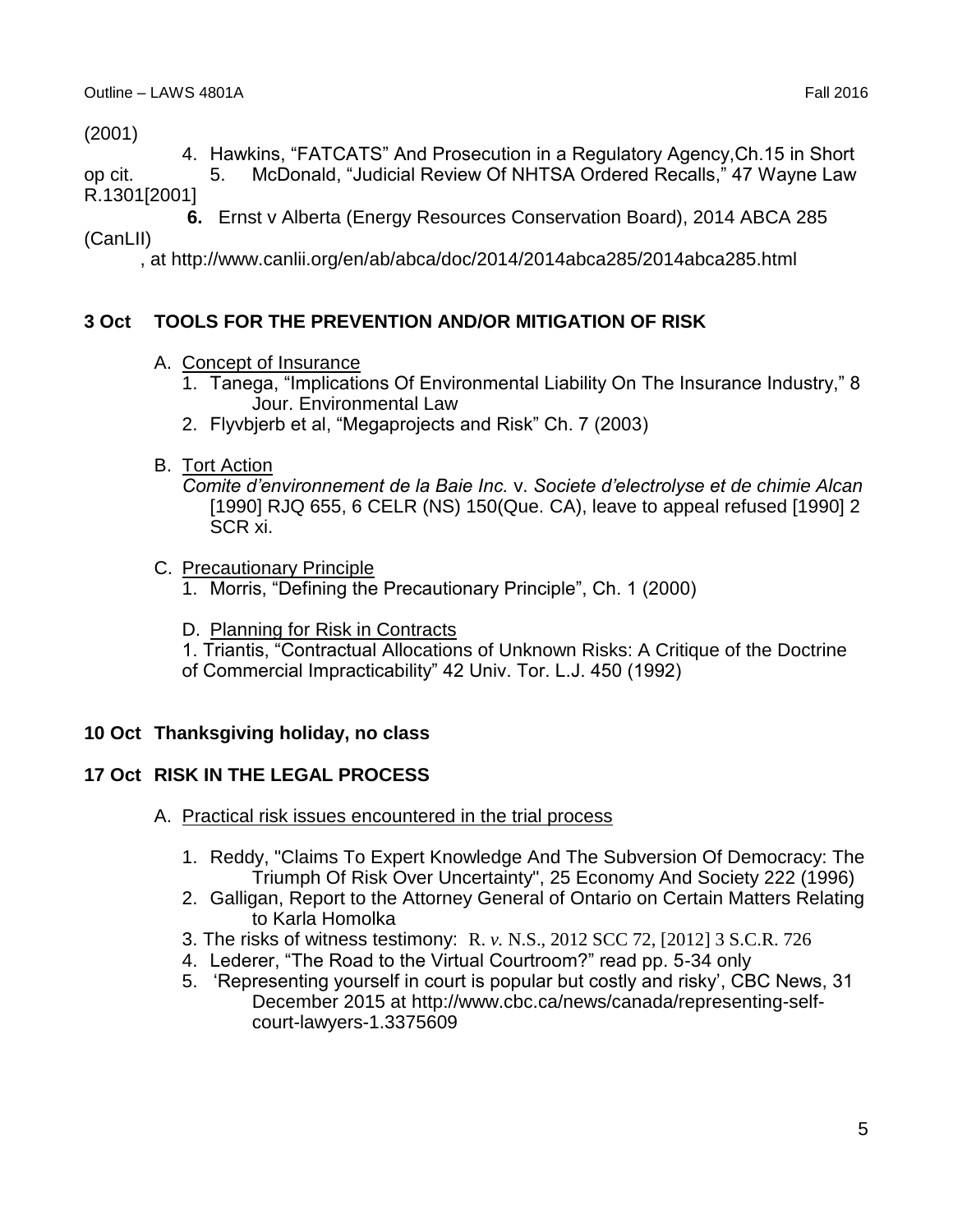## **24 Oct Fall Break week, no class**

### **DEALING WITH RISK IN VARIOUS TYPES OF LAW**

### **31 Oct DISASTERS AND RISK MANAGEMENT**

- 1. Thornton, "Hurricane Katrina The Legal Saga Begins", www.tortlaw.net
- 2. Bannon and Fisher, "Legal Lessons in Disaster Relief from the Tsunami, the Pakistan Earthquake and Hurricane Katrina", American Society for International Law, vol. 10, Issue 6, 15 March 2006.
- 3. Text of Bill C-78, An Act to provide for emergency management and to amend and repeal certain acts, 1st Session, 38th Parliament, 53-54 Elizabeth II, 2004- 2005.
- 4. United Nations Development Program, "Is Sustainable Human Development Achievable under Natural Disaster Risk?", in Reducing Disaster Risk: A Challenge for Development, ch.1, s.6 (2004).
- 5. *Georges et al v United Nations et al*, US District Court Southern District of New York, 13-CV-7146 (JPO), 9 Jan 2015.

### **7 Nov RISK AND PUBLIC HEALTH**

- 1. Schneider v. The Queen, [1982] 2 S.C.R. 112 at http://scc-csc.lexum.com/scccsc/scc-csc/en/item/2449/index.do; read the headnote; read the reasons of Justice Estey; and read the reasons of the Chief Justice from Section VII "Laws for the Peace, Order and Good Government of Canada", starting at "There is no material before the Court leading one to conclude …" up to (not including) Section VIII "Criminal Law".
- 2. The Attorney-General of Ontario and others (Appeal No. 2 of 1940) v The Canada Temperance Federation (Ontario) [1946] UKPC 2 (21 January 1946), at [http://www.bailii.org/uk/cases/UKPC/1946/1946\\_2.html](http://www.bailii.org/uk/cases/UKPC/1946/1946_2.html) Click on "Judgement"
- 3. World Trade Organization, "EC Measures Concerning Meat and Meat Products (Hormones)", Report of the Appellate Body, WT/DS26/AB/R, WT/DS48/AB/R 16 January 1998
- 4. "Safety of Plasma Derivatives: The Role of Regulation", extract from Final report of the Commission of Inquiry on the Blood System in Canada
- 5. . 'Legal Access and Preparedness", extract from The SARS Commission, Second Interim Report: SARS and Public Health Legislation

#### **14 Nov RISK ISSUES IN CRIMINAL LAW**

- 1. "Offender Risk Assessment", John Howard Society of Alberta (2000), accessed at http://www.johnhoward.ab.ca/pub/C21.htm
- *2.* MacAllister, "Use of Risk Assessments by Canadian Judges in the Determination of Dangerous and Long-term Offender Status from 1997-2002," Draft May 12, 2003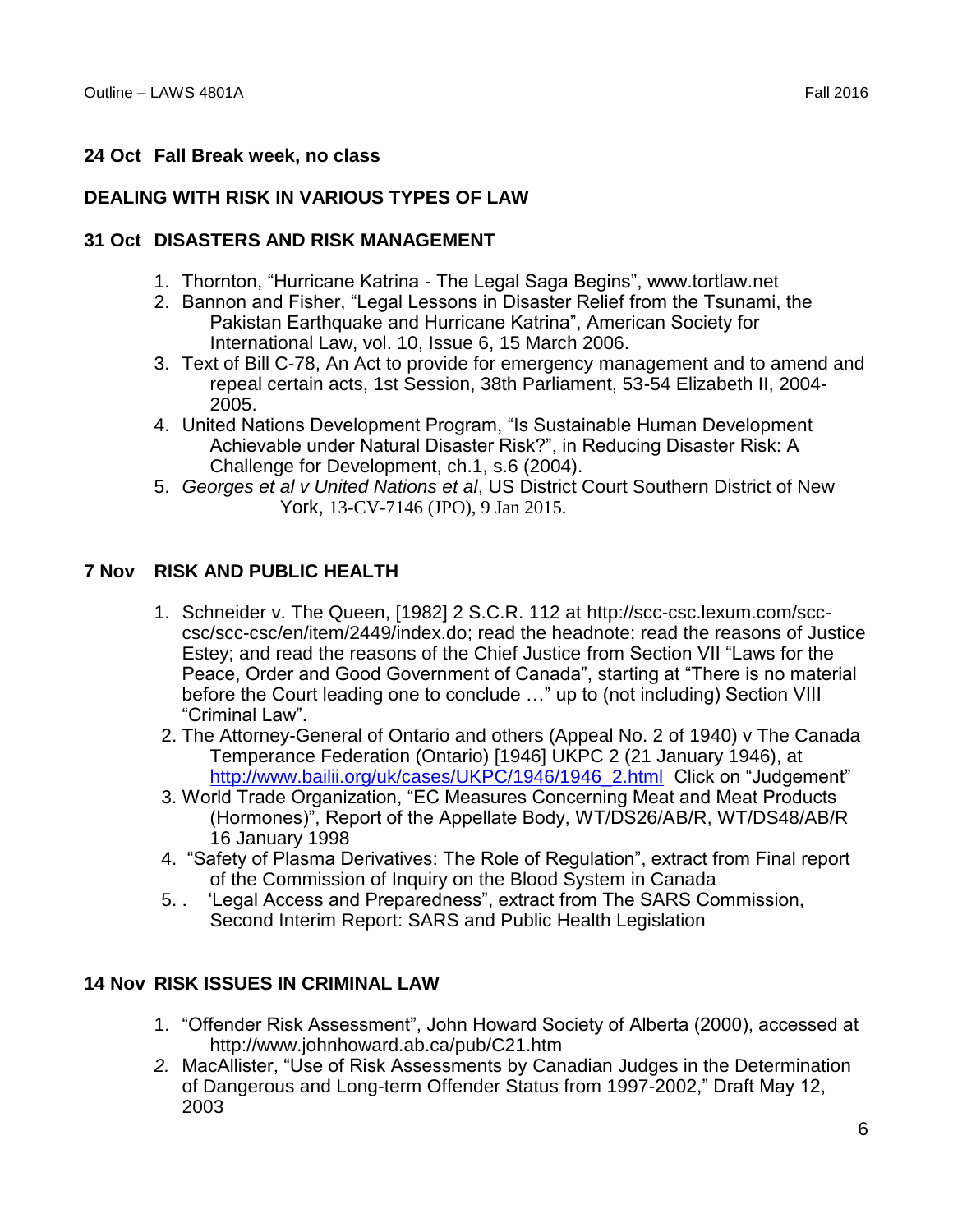- 3*.* Ewert v Canada 2015 FC 1093
- 4. Shute, " The place of Public Opinion in Sentencing Law," [1998] Crim. L. Rev. 405

### **21 Nov VOLUNTARY ASSUMPTION OF RISK : THE CASE OF SPORT**

Husa & Thiele, "In the Name of the Game: Hockey Violence and the Criminal Justice System." 45 Crim. L. Q. 509 [2002]

Citron, Jeffrey A. & Ableman, Mark, "Civil liability in the arena of professional sports". 36 U.B.C. L. Rev. 193-230 (June 2003)

*R.* v. *Cey*, 75 Sask. R. 53; 48 C.C.C. (3d) 480 (C.A. 1989)

*R.* v. *Leclerc*, 4 O.R. 788; 67 C.C.C. (3d) 563 (C.A. 1991)

*Dunn* v *University of Ottawa* (1995), Unreported Decision of the Ont. Ct. of Justice (Gen. Div.), Docket No. OJ2865.

## **28 Nov VOLUNTARY ASSUMPTION OF RISK: THE CASE OF TORT -Challenges to using the defence of** *volenti* **in civil lawsuits:**

### **Occupations considered to be essential**

*Occupational Health and Safety Act of Ontario, R.S.O. 1990, CHAPTER O.1, s. 43(2)*  at [http://www.e-](http://www.e-laws.gov.on.ca/html/statutes/english/elaws_statutes_90o01_e.htm#BK75)

[laws.gov.on.ca/html/statutes/english/elaws\\_statutes\\_90o01\\_e.htm#BK75](http://www.e-laws.gov.on.ca/html/statutes/english/elaws_statutes_90o01_e.htm#BK75) *CUPE Local 873 v BC (Ministry of Labour and Citizen`s Services) and WCB (no. 2)* at http://www.bchrt.bc.ca/decisions/2009/pdf/dec/446\_CUPE\_Local\_873\_v\_BC\_(MLCS) \_and\_WCB\_(No\_2)\_2009\_BCHRT\_446.pdf

### **Intoxication**

*Dube* v. *Labar*, 27 D.L.R. (4th) 653; 36 C.C.L.T. 105 (Sup. Ct. Can. 1986) *Crocker* v. *Sundance Northwestern Resorts Ltd*., 51 D.L.R. (4th) 321; 44 C.C.L.T. 225 (Sup. Ct. Can.(1988) *Childs* v. *Desormeaux*, 2006 SCC 18

#### **Rescuers and Good Samaritans**

*Horsley v. MacLaren*, [1972] S.C.R. 441 *Coopersmith v. Air Canada,* 2009 QCCQ 5521

### **5 Dec RISK AND THE MEDIA**

- Irwin Toy Ltd. *v.* Quebec (Attorney General), [1989] 1 S.C.R. 927 at [http://scc](http://scc-csc.lexum.com/decisia-scc-csc/scc-csc/scc-csc/en/item/443/index.do?r=AAAAAQAJSXJ3aW4gVG95AAAAAAAAAQ)[csc.lexum.com/decisia-scc-csc/scc-csc/scc](http://scc-csc.lexum.com/decisia-scc-csc/scc-csc/scc-csc/en/item/443/index.do?r=AAAAAQAJSXJ3aW4gVG95AAAAAAAAAQ)[csc/en/item/443/index.do?r=AAAAAQAJSXJ3aW4gVG95AAAAAAAAAQ,](http://scc-csc.lexum.com/decisia-scc-csc/scc-csc/scc-csc/en/item/443/index.do?r=AAAAAQAJSXJ3aW4gVG95AAAAAAAAAQ) read headnote only
- Harper v Canada (Attorney General), [2004] 1 S.C.R. 827, 2004 SCC 33 at [http://scc-csc.lexum.com/decisia-scc-csc/scc-csc/scc-](http://scc-csc.lexum.com/decisia-scc-csc/scc-csc/scc-csc/en/item/2146/index.do?r=AAAAAQAiSGFycGVyIHYgY2FuYWRhIChhdHRvcm5leSBnZW5lcmFsKQAAAAAAAAE)